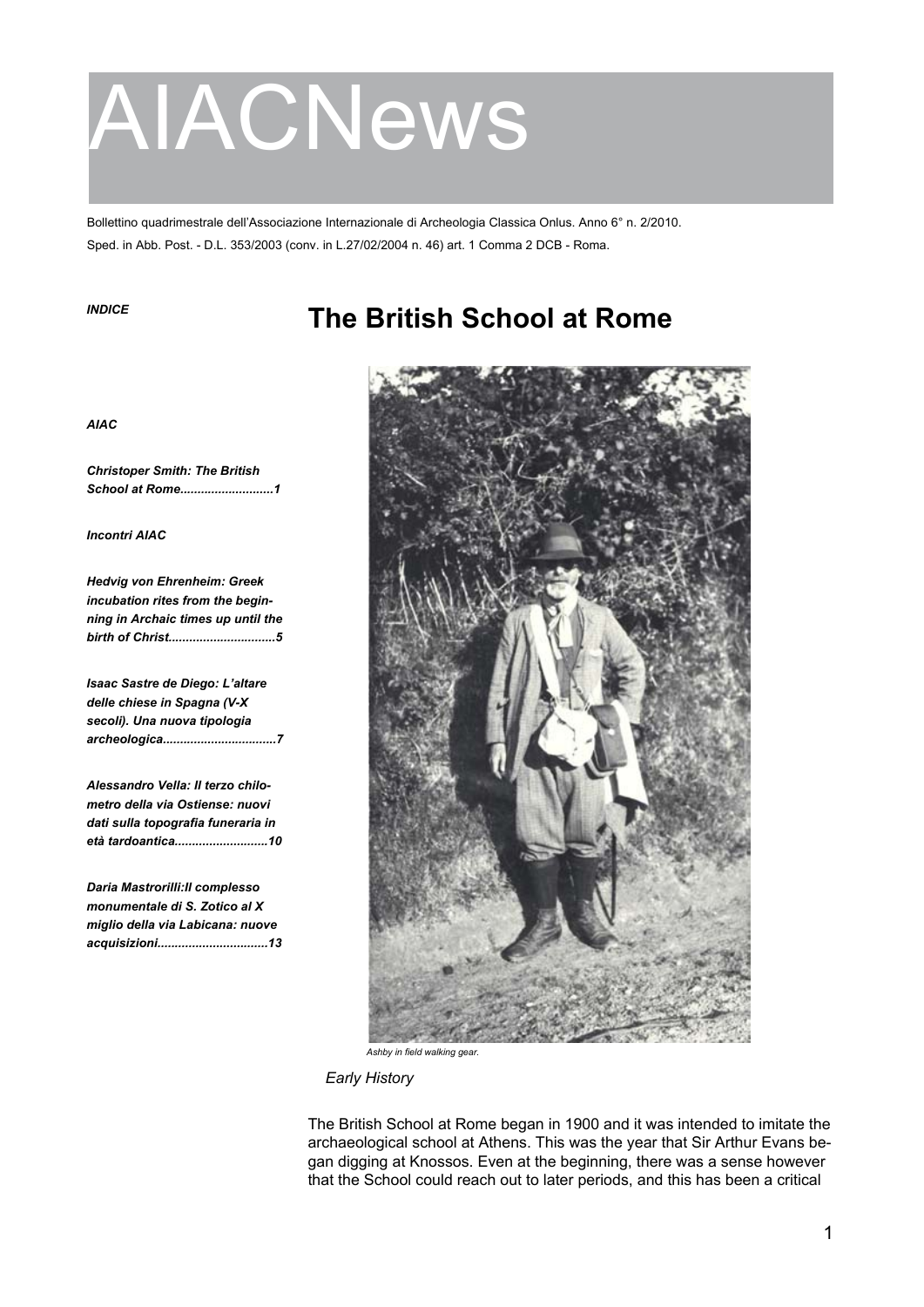part of the BSR's subsequent mission.

The School began on the ground floor of the Palazzo Odescalchi, under its first Director, Gordon Rushforth, a man who was as interested in Venetian painting and medieval windows as he was in Latin epigraphy. Amongst the first four students was Thomas Ashby, who was to become director only six years later.

The conditions in Palazzo Odescalchi were cramped, and a new solution was necessary. The great façade constructed by Sir Edwin Lutyens for the 1911 exhibition, in empty land out north of the Borghese Gardens, was seen by the then ambassador Sir Renell Rodd as offering the perfect opportunity for the young School, and also for the demands to house artists and architects. Thus in 1916, the residence of the British School at Rome opened with seven studios, rooms for scholars, a Library and a dining hall, and the essence of our interdisciplinary community was created.

#### *BSR Awards and Scholarship*

The British School at Rome supports research in Italy by awarding a dozen prestigious scholarships to doctoral, postdoctoral and senior scholars from across the Commonwealth every year. Projects range from Sardinian prehistory to modern immigration, and from Republican architecture to 16<sup>th</sup> century British ambassadors at Rome.

Our Library is open to external readers, and all our events are open to the public, and usually involve at least one public lecture a week. The *Papers of the British School at Rome* and our monograph series constitute important contributions to scholarship, and details of our events and publications can be found on our website at

www.bsrome.it

### *The BSR's archaeological projects*

Archaeology at the BSR has been diverse but original and linked by a common theme which is the relationship between settlement and geography. Ashby began this tradition. He was himself an explorer and famously his walks through the Campagna, and much of the rest of Italy, accompanied by his camera, laid the basis both for a marvellously evocative book, *The Roman Campagna in Classical Times*, and for a number of subsequent exhibitions of his photographs by the BSR. Another, on the Abruzzo region, is expected to be held at L'Aquila in 2011. He was also a collector, and the BSR Library and Archive have many precious books and collections thanks to his foresight. From one such collection, the photographs of Ashby's friend and fellow-explorer Fr. Mackey, the BSR co-hosted an exhibition with Sir John Soane's Museum in London in 2009, entitled *Images from the Past: Rome in the Photography of Peter Paul Mackey, 1890-1901.* The catalogue contains an important essay by the BSR Cary Fellow Robert Coates-Stephens on the development of Rome on the eve of the twentieth century.

Photography was a passion of another great director, John Ward-Perkins. His photographs, which include vital information about war damage, and also represent his breadth of interest from Rome to Libya and beyond, are being slowly digitized. The results of this project and also the cataloguing and digitization of our print collection, can now be seen at http://www.bsrdigitalcollections.it/. We are grateful for support from a number of partners, and especially The Getty Foundation.

From 1945 to 1974, Ward-Perkins championed field survey at the BSR, and generations of archaeologists were introduced to Italian landscapes through the projects he sponsored, especially in the Tiber Valley. The South Etruria Survey remains an extraordinarily important project in an area of immense historical significance, and its findings have been revisited in a major Leverhulme project.

The survey data shows the tensions between literary accounts of the state of Republican Italy, and the reality on the ground. In addition, from the survey we are able to understand the emergence of states in the Tiber Valley, with a particular focus on Veii. A volume on this crucial site will be published in 2011. For the later period, the wealth of imperial Italy is evident, and the complex interplay of factors in the late empire remains a

## ASSOCIAZIONE INTERNAZIONALE DI ARCHEOLOGIA CLASSICA (AIAC)

 Sede: Via degli Astalli 4. Orario di apertura dell'ufficio: martedì ore 16.00 - 18.00. Recapito postale: Piazza San Marco, 49, I-00186 Roma, Italia. Tel./fax: ++39 06- 6798798 Web: www.aiac.org

 E-mail: info@aiac.org Codice fiscale: 80241430588 Partita Iva: 05952871001 Banca Intesa IBAN: IT76 H030 6905 0570 0323 5030 717 BIC: BCI TIT MM709

#### *AIACNews*

 Direttore responsabile: Maria Teresa D'Alessio (tessa@inwind.it). Editore: Associazione Internazionale di Archeologia Classica onlus (AIAC). Piazza San Marco, 49 I-00186 Roma. Tel. / fax ++39 06 6798798. E-mail: info@aiac.org Homepage: http://www.aiac.org Redazione: Olof Brandt, Helga Di Giuseppe, Elizabeth Fentress. Registrazione Tribunale di Roma: n. 333/2005 del 12 agosto 2005. Stampatore: Spedalgraf S.r.l. Via dello Scalo Tiburtino s.n.c. 00159 Roma Chiuso in tipografia: il 1 ottobre 2010.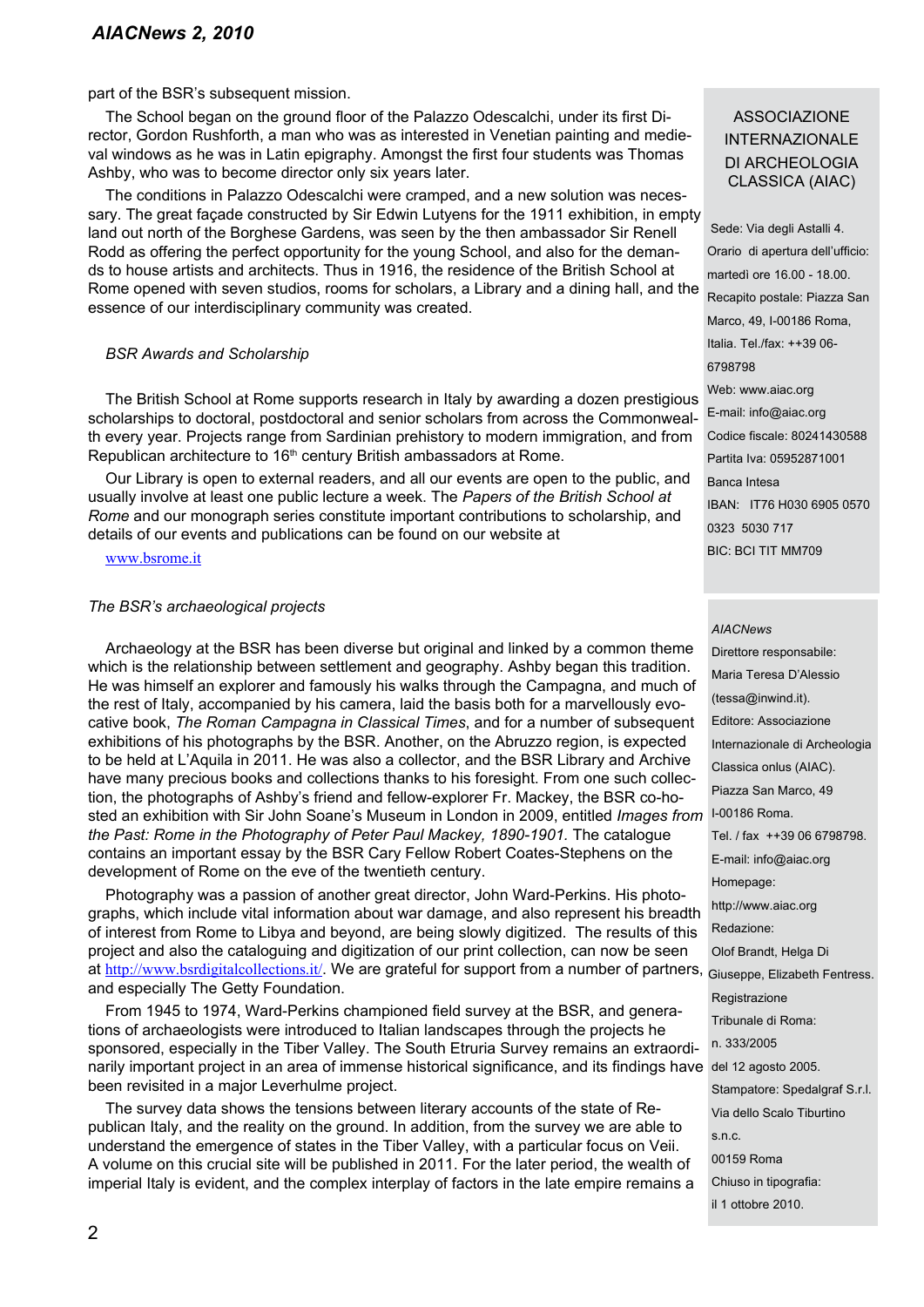fascinating challenge.

Late imperial and medieval archaeology have been particularly significant for recent scholarship at the BSR. David Whitehouse (Director 1974-83) worked at Farfa; Richard Hodges, Director from 1988 to 1995, developed the very important site of San Vincenzo al Volturno, before turning his attentions to Butrint in Albania; and Helen Patterson is well known for her work in the Tiber Valley and the Sabina, and her involvement with sites such as Forum Novum and Falacrina. The BSR is also proud to be involved with the current AIAC President, Lisa Fentress, in her work at Villa Magna, an important imperial villa site. Scientific archaeology and prehistory were represented by Graeme Barker's work in the Biferno Valley, partly conducted during his Directorship (1984-88).

Andrew Wallace-Hadrill's work as Director from 1995 to 2009 added another important element to the BSR's research. The BSR is one of three partners, with the Packard Humanities Institute (also funders of Fasti Online, one of AIAC's great contributions to current knowledge of archaeology) and the Soprintendenza di Napoli e Pompei in a major project to conserve, stabilise and understand the site of Herculaneum. The Herculaneum Conservation Project was recently able to celebrate a grant of €3.25 million of public money in response to the submission of two detailed proposals from the Herculaneum project team for a major campaign of repair works on mosaic pavements across the site, and water management and enhancement works on the ancient shoreline which will allow visitors to access directly the Villa dei Papiri.

In addition, the BSR's flagship archaeological project at Portus, funded by the Arts and



*Mackey's photo of S. Maria in Cosmedin.*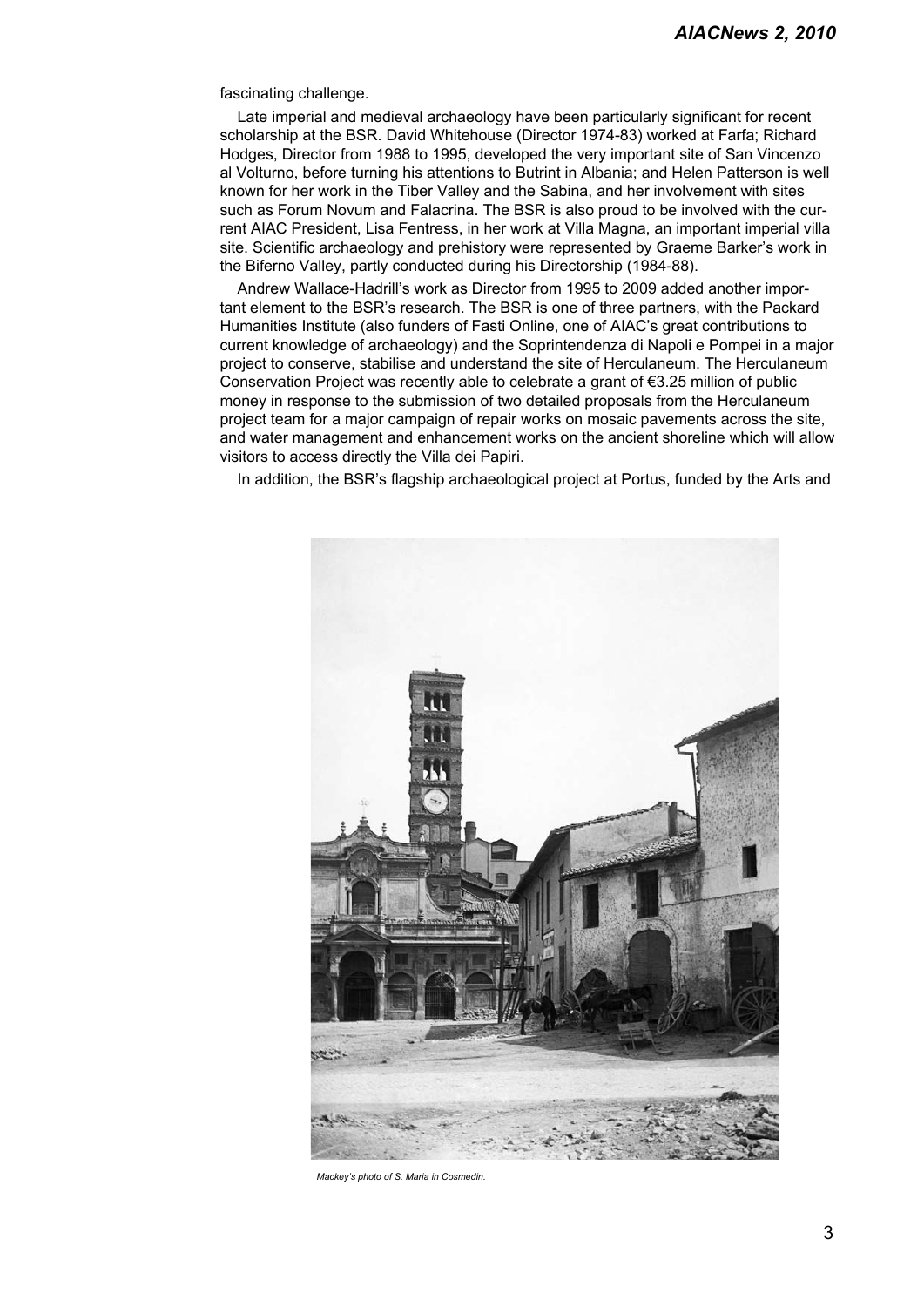

*Portus reconstruction.*

Humanities Research Council and in collaboration with Southampton University under the leadership of Prof. Simon Keay continues to make substantial contributions to our understanding of trade and commerce and to the nature of Roman imperial building even in unusual and diverse areas such as ports. The enigmatic 'elliptical' building and the reconstructions of the port using virtual reality computing have made the news in Italy and elsewhere. The BSR was proud to have had an entire edition of the bestselling archaeological magazine, Current World Archaeology, devoted to its research in July 2010.

A common factor which runs through much of our work is the use of geophysics. Our geophysics team has been hard at work on sites in Italy, Sicily, Tunisia and Libya over the past twelve months, and making some really exciting discoveries. Geophysics allows archaeology at the BSR to retain its traditional roots of exploration, survey and landscape work. Whilst the technology we use would have astonished Ashby, I feel he would have appreciated the impetus of our research, and welcomed it. Above all, the British School at Rome remains profoundly indebted to the many Italian scholars and authorities who have allowed us to work in this extraordinarily rich and exciting culture, and who have shared their understanding of Italy from prehistory to the present day.

Christopher Smith Director, British School at Rome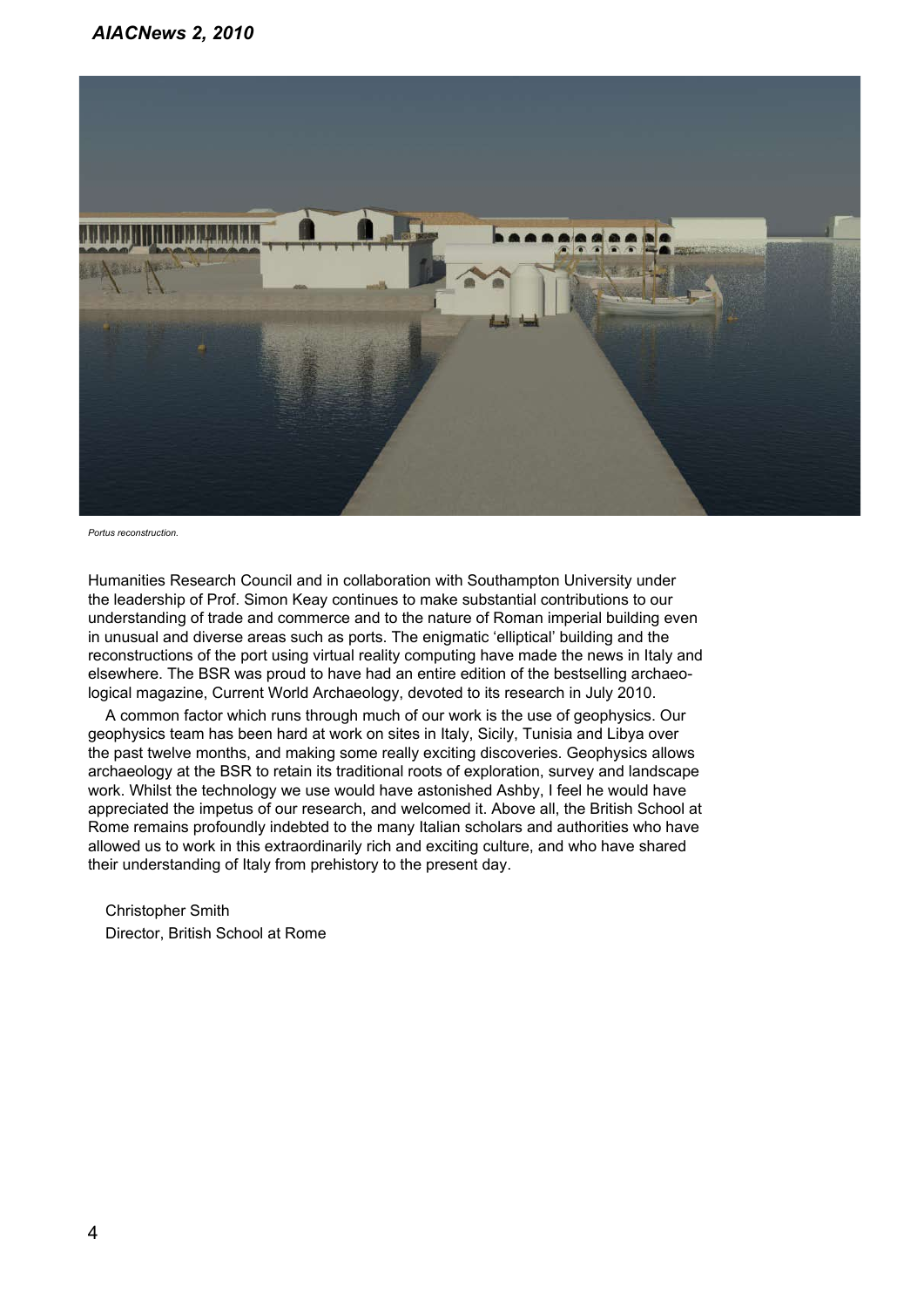## **Greek incubation rites from the beginning in Archaic times up until the birth of Christ**

*Dall'Incontro AIAC del 18 gennaio 2010 "I riti del sonno magico e del sonno eterno" moderato da Silvia Orlandi*

In my dissertation entitled *Greek incubation rites in Classical and Hellenistic times* I document and analyze the ritual elements within the larger ritual of incubation. Incubation involved sleeping in a sanctuary and making contact with the deity of that location through a dream. The aim of the incubation ritual was either to receive an oracle or to be healed.

Previous research on this subject has used testimonia from different geographical and chronological contexts to reconstruct one, coherent ritual which is thought to have looked the same from Classical to Late antique times. My empirical study of all the epigraphic and literary testimonia in their cultic context shows that this was not the case. I argue that the ritual of incubation varied between the different sanctuaries offering the ritual and was shaped by local traditions, influences from nearby incubation cults, or by purely practical considerations. Certain standard ritual elements were however included in all incubation cults, such as purification, sleeping in a secluded place within the sanctuary and thanksgiving.

In previous research, incubation is seen as a Chthonian ritual, marked by rites deviating from the "Olympian" normality in ritual habit, and originating in Earth cults (Deubner 1900, Walton 1894, Riethmüller 2005). Rites that in previous research were considered Chthonian (e.g. the complete burning of a sacrificial animal) cannot be identified in Greek incubation rituals of the given time period. The alleged origin of oracular dreams in the cult of Ge cannot either be sustained either and should be understood as a myth in Greek tragedy.

Emma and Ludwig Edelstein on the other hand saw incubation as a technique where a minumum of rites were required because the ritual focussed on prayer rather than sacrifice (Edelstein & Edelstein 1945, 193). My study has shown that in actual fact the ritual of incubation was a ritual consisting of many different ritual elements, so the focus on belief must be seen as an additional aspect of the study of the ritual and one which is not easily established using the testimonia at hand.

In more recent research van Gennep's three-step-model for rituals of initiation has been applied to incubation. According to this model, the incubant would first perform preparatory rites in order to step out of everyday life. Then, as a second step, s/he would find himself in a liminal stage (the incubation dream). The third step in van Gennep's model entails rites for "reincorporation" into the new group or reality. In my study of the incubation ritual there is no ritual element that can easily be identified with this third stage. Therefore the van Gennep model, while very fitting to describe an individual's consultation of the oracle of Trophonios, misses the mark when applied to incubation.

A basic presupposition that has been made in previous research on the incubation ritual is that the different ritual elements functioned as a technique for engendering a divine dream. It then followed that the ritual elements had to deviate from rites in Greek cult more generally. As no clear deviancy can be shown in my study of the different ritual elements surrounding incubation, I would argue that a theoretical approach which does not polarize ritual actions into "normal" and "deviant" is more appropriate.

The term "normal religion" creates misconceptions of religious habits. Research on Greek religion today generally views ritual (and especially sacrifice) in terms of opposition between a normality and an abnormality (e.g. white or black sheep sacrificed, libation with or without wine). These oppositions may be labelled as Olympian/Chthonian (e.g. Scullion 1994), normal actions versus powerful or abnormal (Nock 1944, 159; Jameson 1965, 162-163), normal versus liminal actions (van Gennep 1909), unmarked or marked actions (Waugh 1982). Consequently, religious habits that fall outside of these in modern times defined dichotomies risk being overlooked or misinterpreted. This has clearly been the case with incubation, where local traditions that have formed the practice in the different sanctuaries have been overlooked in order to unify the ritual and emphasize singular ritual elements that might point to a Chthonian or liminal ritual pattern.

Aspects of the ritual other than the purely technical (e.g. type of sacrificial animal) need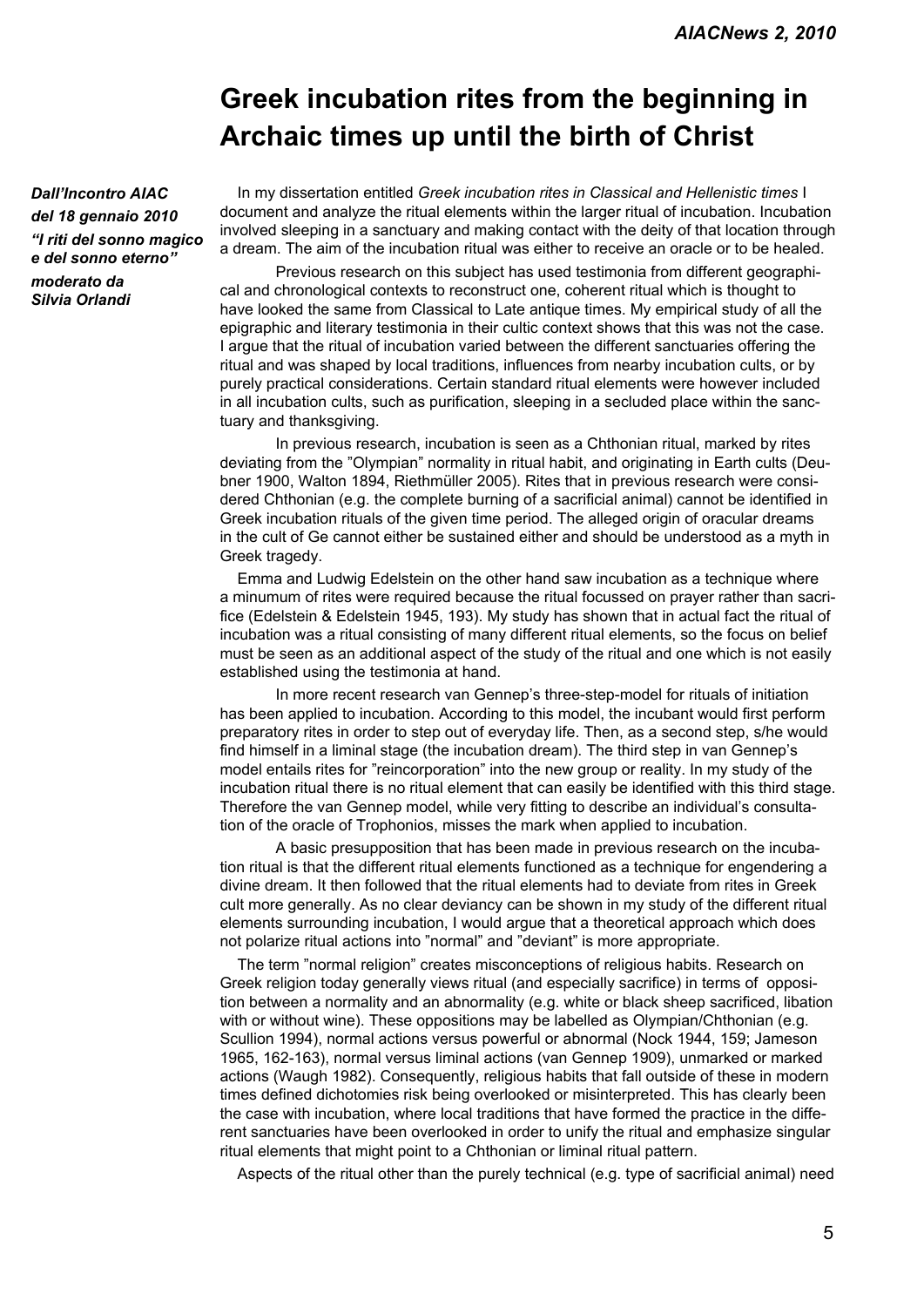to be addressed. Such a theoretical approach to the concept of ritual is made by van Baal in his theory of "high intensity" rites, special rites performed at times of danger or affliction, and "low intensity" rites, rites performed for the upkeep of good standing with the gods. Working from this approach, I analyze incubation rituals from three aspects instead of one: first, the technical aspects (type, colour of sacrificial animal, burnt victim or not etc.), second, the social context (or the lack thereof) in which the different ritual elements were performed, and third, the purpose for which the rite was performed (for example, in order to maintain good health or for the cure of a disease).

Incubation when studied with this approach entailed exclusive ritual elements that helped the incubant to come into contact with the god, but it also entailed ritual elements that were very common in Greek cult at large and that were performed together with all worshippers in the sanctuary. The incubation sanctuaries, especially the Asklepieia, were very large and popular with visitors, and there was nothing in the incubation ritual that radically set it apart from other cultic behaviour.

I argue that the ritual of incubation would best be explained historically as a democratization of an oneiromantic consultation, where originally, during Archaic times, a priest or an especially appointed person would consult the god of the sanctuary on matters such as predicting the future or on matters of health. This development, from selected consultants to incubation for the masses, can best be seen in the cult of Amphiaraos in Boeotia. A democratization of this type of oracle consultation, I argue, would also fit well within the development in society of the times, where a changed mentality made it possible for all classes in society to turn to a doctor if ill (and to Asklepios if this did not work), and also to believe that the dreams that they had might be significant and even godsent.

Hedvig von Ehrenheim (Svenska Institutet i Rom)

hvonehrenheim@yahoo.se

*Select bibliography*

L. Deubner, *De incubatione*. Leipzig 1900.

J. van Baal, 'Offering, sacrifice and gift', in *Numen* 23, 1976, 161-178.

P. Bonnechère, *Trophonios de Lébadée. Cultes et mythes d'une cité béotienne au miroir de la mentalité antique* (Religions in the Greaco-Roman world, 150). Leiden & Boston 2003.

M. Dillon, 'The didactic nature of the Epidaurian Iamata', *ZPE* 101, 1994, 239-260.

E.J. & L. Edelstein, *Asclepius*. Baltimore 1945.

H. von Ehrenheim, 'Identifying incubation dormitories in pagan and Early Christian times", *Proceedings of the Danish Institute at Athens* 6, 2009, 237-276.

G. Ekroth, *The sacrificial rituals of Greek hero-cults in the Archaic to the early Hellenistic periods* (Kernos Suppl., 12). Liège 2002.

A. van Gennep, *Les rites de passage: étude systématique des rites*. Paris 1909.

F. Graf, 'Heiligtum und Ritual. Das Beispiel der griechisch-römischen Asklepieia', in *Le sanctuaire grec*, ed. A. Schachter, Geneva 1992, 159-203.

M.H. Jameson, 'Notes on the sacrificial calendar from Erchia', *BCH* 89, 1965, 154-172.

M. Melfi, *I santuari di Asclepio in Grecia*. 1. (Studia archaeologica, 157). Rome 2007.

A.D. Nock, 'The cult of heroes', *HThR* 37, 1944, 141-174.

J. Riethmüller, *Asklepios. Heiligtümer und Külte* (Studien zu antiken Heiligtümern, 2). Heidelberg 2005.

S. Scullion, 'Olympian and Chthonian', *ClAnt* 13, 1994, 75-119.

A. Walton, *The cult of Asklepios* (Cornell Studies in Classical Philology, 3). Boston 1894.

L.R. Waugh, 'Marked and unmarked: a choice between unequals in semiotic structure', *Semiotica* 38, 1982, 299-318.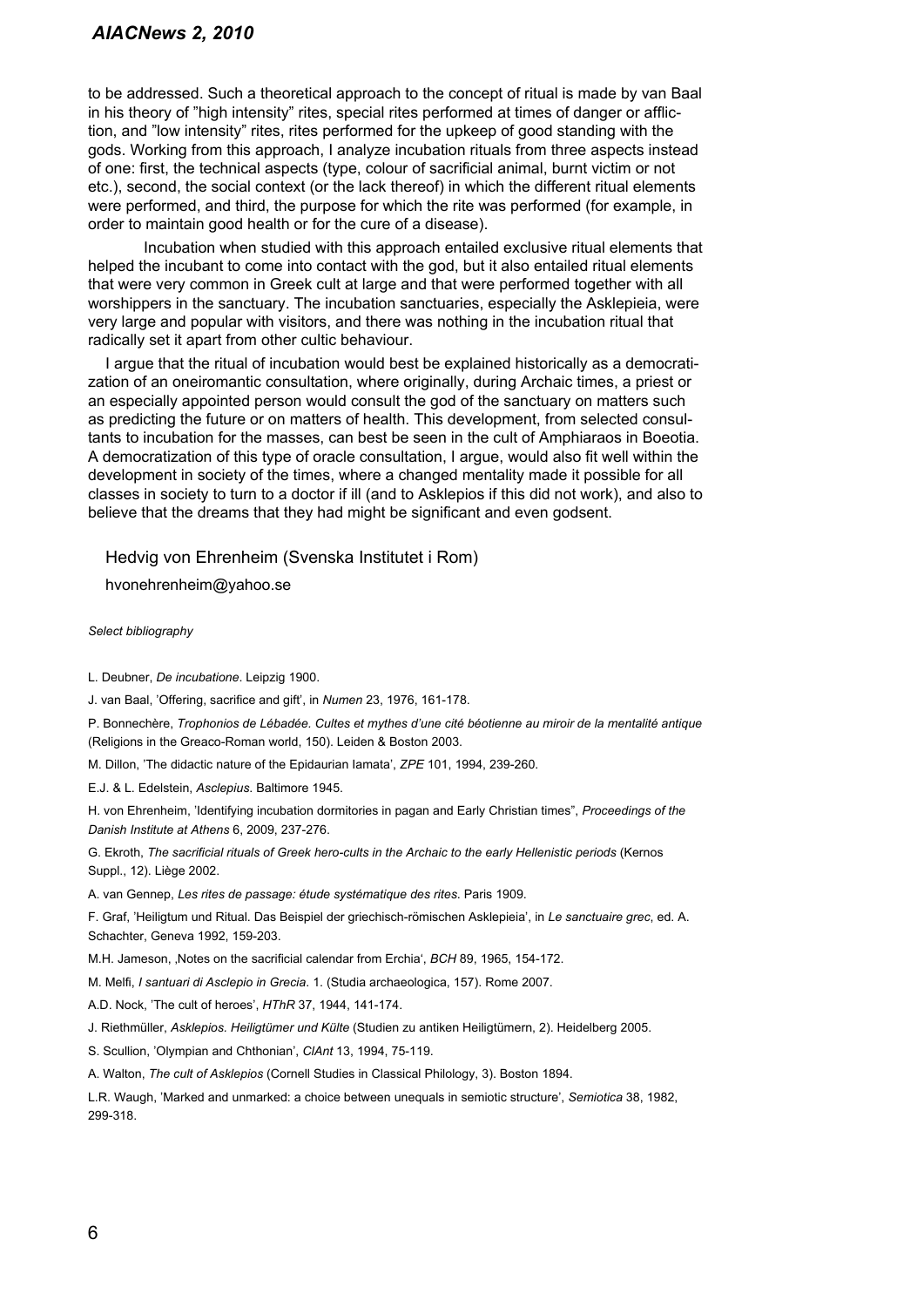# **L'altare delle chiese in Spagna (V-X secoli). Una nuova tipologia archeologica**

*Dall'Incontro AIAC del 3 maggio 2010 "Organizzazione degli spazi sacri e profani in epoca tardoantica" moderato da Javier Domingo Magaña*

L'altare è l'elemento fondamentale che da il senso funzionale alla chiesa. Come parte integrante di questo tipo di edifici ha anche una dimensione materiale oltre quella liturgica e simbolica. Dunque, questo carattere edilizio comporta la sua osservazione come elemento architettonico nell'insieme dell'analisi costruttiva. Non si può capire il suo studio fuori dall'ambito edilizio, poiché, come gli altri componenti costruttivi, dipende dalle capacità tecnologiche con cui viene fatta una chiesa, cioè, il suo contesto culturale. Per tutto ciò, l'altare è un oggetto analizzabile dalla scienza archeologica, per le sue leggi della stratigrafia, così come nel processo di produzione. Questi presupposti ci obbligano, per le chiese spagnole del tardoantico ed altomedioevo, a intraprendere una revisione radicale degli altari. Con una metodologia archeologica che possa superare la visione tradizionale che in Spagna normalmente è stata poco sistematica, parziale e basata soprattutto su criteri stilistici che, benché necessari, sono stati utilizzati in maniera troppo generale, dove appena si prendeva in considerazione il contesto spaziale. Invece, è precisamente quest'ultimo, il valore del contesto, ciò che determina la qualità della informazione che può proporzionare l'oggetto.

Sotto l'aspetto metodologico da noi proposto, lo sviluppo tipologico dell'altare spagnolo in questi secoli (dal V al X) è più complesso di quanto considerato prima, molto lontano di quella evoluzione lineare per tutta la Penisola Iberica, dove ogni forma viene sostituita per un'altra nuova e diversa. Al contrario, l'analisi approfondita dei resti conservati contraddice l'antico modello. Si osserva la mancanza di comportamenti generali per tutta

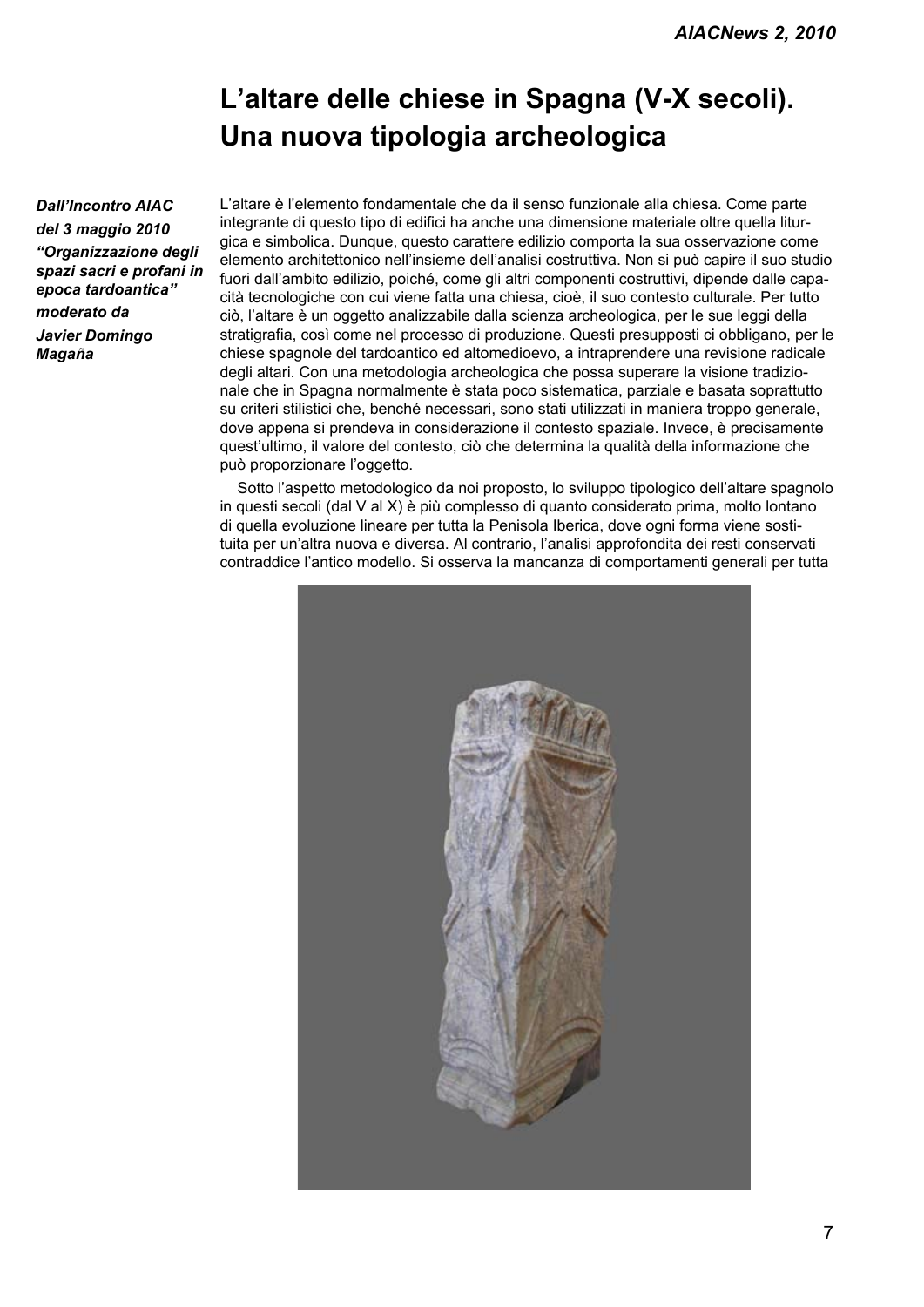

la Penisola Iberica. Ci sono delle diversità regionali che impediscono di parlare di un unico altare spagnolo per ogni epoca, e neanche di una evoluzione così semplice di ogni tipologia.

Questa nuova tipologia archeologica parte dal secolo V. I primi altari cristiani conosciuti in Spagna appartengono infatti a questo periodo, mentre non c'è certezza per confermare la cronologia di quei resti che vengono datati prima. D'altro canto, non si è trovato arredo liturgico nei cosiddetti *martyria* più emblematici, secondo la tradizione, della Spagna paleocristiana, come Marialba e La Alberca. Soltanto nel mausoleo teodosiano di Pueblanueva (Toledo) e nel complesso di La Cocosa (Extremadura), questo ultimo datato nel VI secolo, si trovano elementi d'altare, anche qui frammenti di tavole, ma apparsi in seconda posizione.

L'altare composto da una tavola o lastra rettangolare con quattro o cinque *stipiti* di sostegno viene considerato uno degli altari cristiani più antichi del Mediterraneo, chiamato per ciò forma paleocristiana. Secondo il modello tradizionale spagnolo, questa tipologia, con il quinto stipite centrale, più grande perché in realtà è l'ara dove si fa il rito della *depositio* e la custodia delle reliquie, non serve più dopo la seconda metà del VI secolo e soprattutto, con l'inizio del VII secolo. Viene sostituita dal cosiddetto "tenante" visigotico (fig. 1), molto celebre per la sua onnipresente decorazione della croce –"cruces patadas"- . Questo, a differenza del precedente, sarebbe un tipo propriamente spagnolo, aveva un unico sostegno, proprio l'ara, e quindi era più piccolo.

In realtà, la tipologia dei vari sostegni non è omogenea. Include vari tipi di altare, con diversità formale nel disegno e diversità geografiche tra loro che a volte significano anche diverse cronologie. Nelle Isole Baleari troviamo la *mensa altaris* sopra basamento o piattaforma, sia per mezzo di una o varie lastre sistemate nel pavimento, sia mediante il suo perimetro delimitato nel pavimento, spesso a mosaico. Per quanto riguarda l'interno della Spagna, lontano dalla costa, gli altari ad ara centrale e quattro stipiti non hanno piattaforma. Ara e *stipiti* rimangono infissi entro il pavimento del santuario (fig. 2). D'altro canto, le chiese di El Trampal, Las Viñas, La Nave ed Escalada dimostrano la sopravvivenza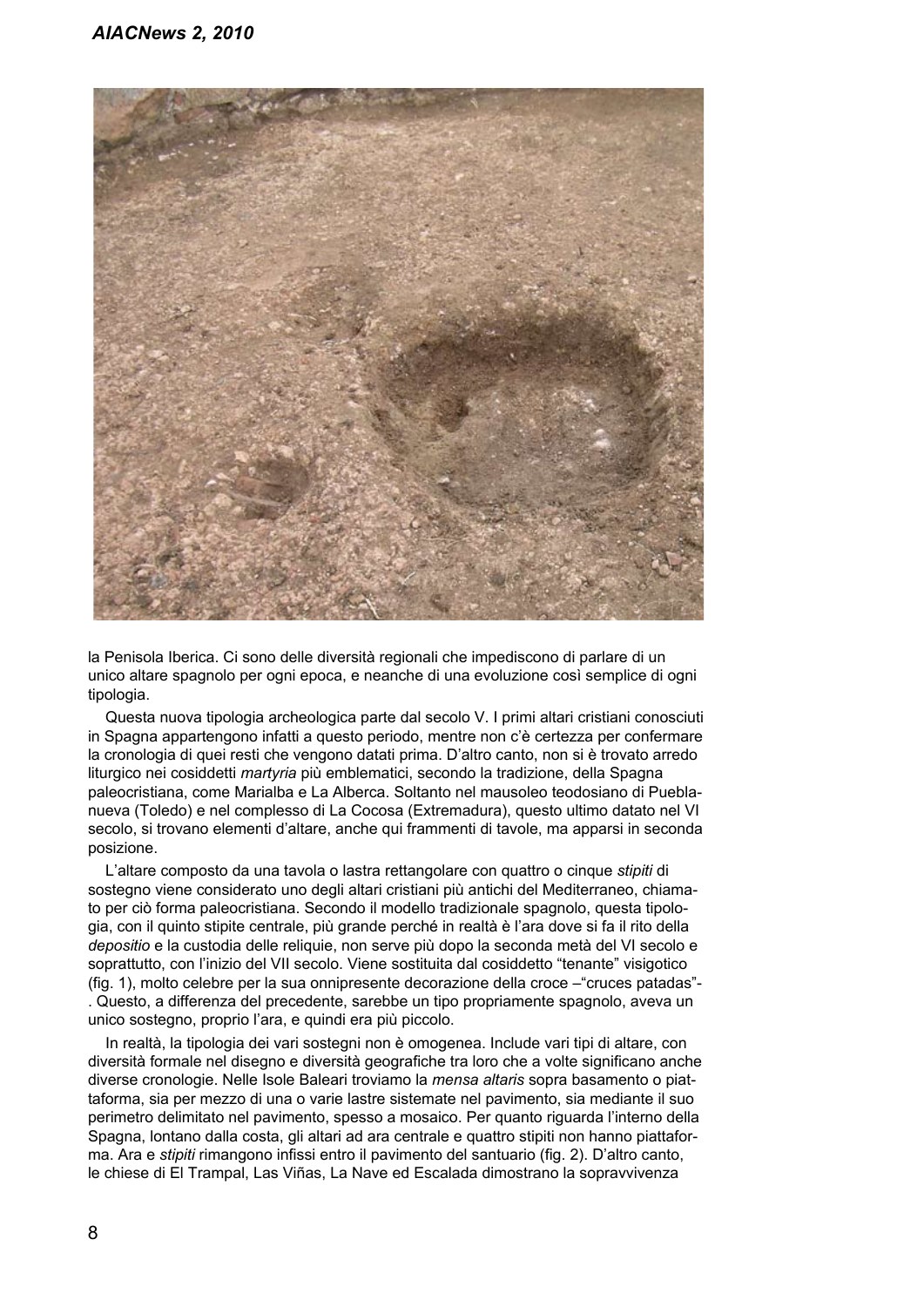di questa tipologia durante l'altomedioevo. Ciò che cambia sono gli elementi formali, di disegno e decorazione, che definiscono i tipi che appartengono alla stessa tipologia.

Benché questa tipologia sia la più diffusa della Penisola Iberica, insieme a quella con l'ara come unico sostegno, esistono altre tipologie minoritarie che, purtroppo, qui non possiamo trattare nel dettaglio:

1- L'altare o *mensa* sigmática e circolare, con solo tre esempi probabili (Casa Herrera, Rubí, Quiroga). Questa forma non arriva oltre il VII secolo.

2- Altare a blocco massiccio, precursore nel IX secolo di quello che diventerà l'altare romanico. I primi esempi sono trovati nel Nord della Spagna.

3- Altare a nicchia e nicchia-blocco, in rapporto esclusivo con la architettura rupestre e documentato dal IX secolo in avanti nelle regioni del centro-nord.

Abbiamo cercato di mostrare, in sintesi, la ricchezza e particolarità tipologica dell'altare spagnolo prima dell'arrivo della liturgia gregoriano-romana, che ha potenziato l'uniformità dei tipi. Vogliamo concludere con la difesa del metodo archeologico per lo studio dell'altare, un metodo che da priorità alla stratigrafia, ma senza dimenticare gli altri aspetti di analisi. Crediamo che sia questa la maniera più chiara per fare tornare l'oggetto di studio alla sua vera dimensione spaziale e funzionale. Insomma, una archeologia per la liturgia, una archeologia della liturgia.

Isaac Sastre de Diego Escuela Española de Historia y Arqueología en Roma - CSIC

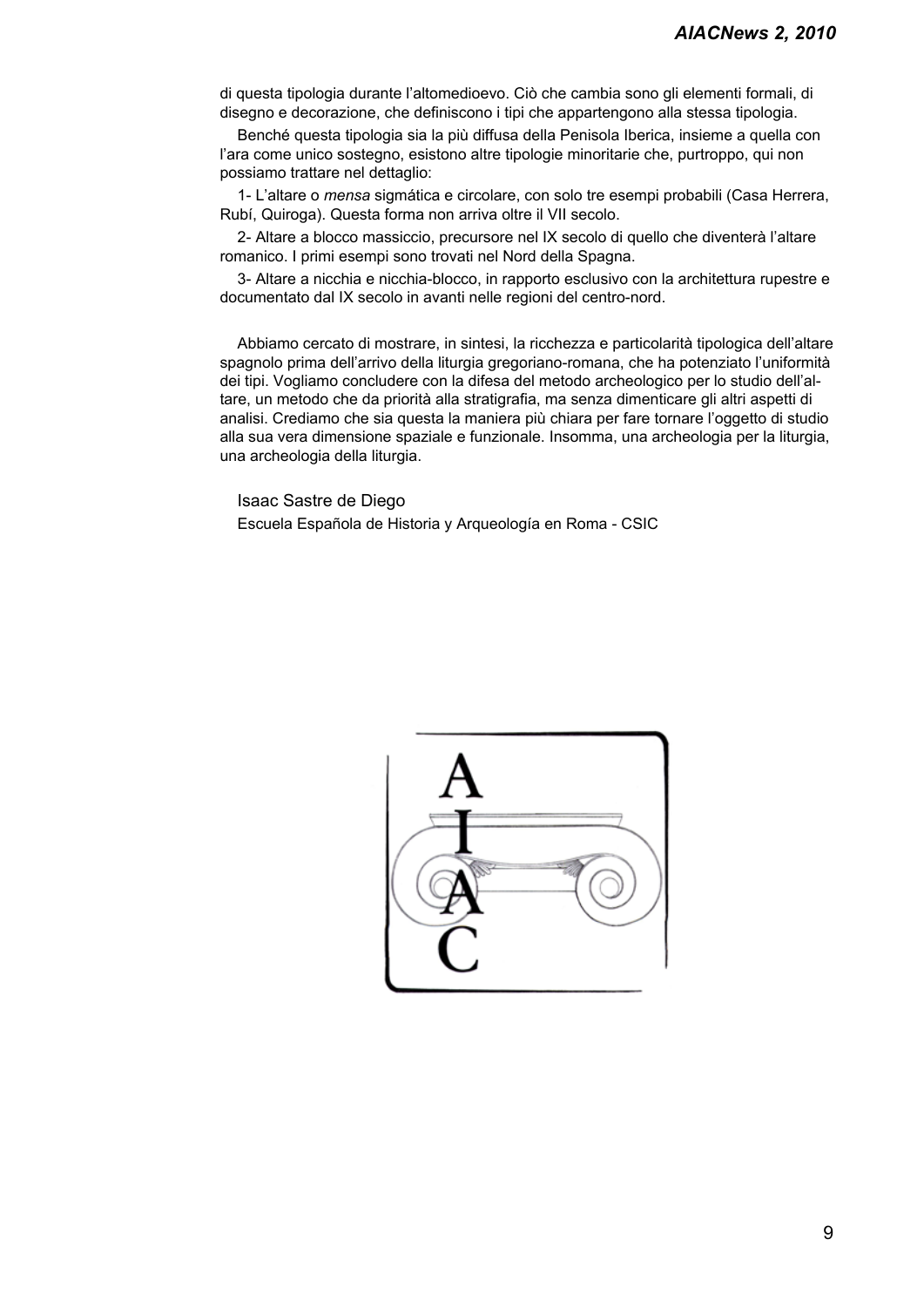# **Il terzo chilometro della via Ostiense: nuovi dati sulla topografia funeraria in età tardoantica**

Durante i secoli della tarda antichità, il territorio afferente al 3° km della via Ostiense si caratterizzava per la macroscopica presenza del complesso cimiteriale di S. Tecla (III-V sec.), localizzato su una propaggine collinare presso il versante settentrionale della Montagnola e composto da quattro nuclei indipendenti (A-D), indagati e studiati a più riprese tra gli inizi del XVIII sec. e gli anni Settanta del Novecento (Fasola 1964; Fasola 1970).

A poca distanza dai nuclei A-D di S. Tecla, sulla sommità della Collina Volpi, si trovava un altro cimitero tardo antico (H), noto da un rapido cenno del padre A. Ferrua (Ferrua 1982-1984); è possibile che a questo stesso contesto, e non alla vigna "de Mérode", come generalmente si ritiene, vada riferita una notizia del De Rossi, relativa alla scoperta di alcuni tardi epitaffi cristiani e dei resti di un sepolcreto (V-VII sec.) in una "vigna del monastero di S. Paolo, ch'è sopra una collinetta poco oltre la basilica a man sinistra" (De Rossi 1860): dall'esame del Catasto Gregoriano, infatti, la vigna spettante alla proprietà dei monaci sembrerebbe riconoscersi presso la Collina Volpi, proprio in corrispondenza del terreno dove il Ferrua segnalò il rinvenimento del cimitero; nell'area si conservano tuttora antichi reperti fittili e lapidei e diverse notizie riferiscono della presenza di alcuni ambienti funerari ipogei, in corrispondenza del vicino condominio di via Valentiniano (Quilici 1969). Un inedito settore cimiteriale (E), da situarsi presso il civico 10 di via Laurentina, è noto da una serie di fotografie dell'archivio P.C.A.S. (TEC L1-6), da cui si riconoscono almeno quattro gallerie stipate di loculi, casualmente intercettate in occasione di lavori stradali. Gli appunti manoscritti sul retro delle fotografie portano la data del 1941, la stessa che compare in una serie di spolveri del Gatti, riguardanti materiali epigrafici, rinvenuti in via Laurentina per i lavori del collettore di Grotta Perfetta (A.C.S. GATTI, Scatola 11 fasc. 16 Regio XV nn. 7153-7157); inoltre, stando alle indicazioni del catalogo fotografico dell'archivio P.C.A.S., spetterebbero a queste gallerie due pitture di arcosolio, generalmente ritenute di ignota provenienza e attualmente conservate presso il nucleo D di santa Tecla (Santagata 1980). L'esistenza di un'altra galleria cimiteriale che dava accesso ad un cubicolo (F), in corrispondenza dell'attuale civico 5D di via Laurentina, è segnalata da un inedito appunto del 1931, conservato presso l'archivio P.C.A.S. (Giornali Fornari, III, f. 61). Infine, alcuni ipogei funerari inediti (G), attribuibili alla media età imperiale, furono intercettati in prossimità del Km 3,000 della via Ostiense in occasione della costruzione della ferrovia Roma-Ostia, come documentato da un appunto Gatti del 1920 e da un disegno dell'archivio S.A.R. (A.C.S. GATTI, Taccuini, 2, ff. 203-204; A.S.S.A.R. P.T. 31/25). In base all'esatta rispondenza delle misure riportate nell'inedita planimetria S.A.R., è possibile riferire ad uno degli ipogei in questione la notizia del rinvenimento di cinque sarcofagi, avvenuto agli inizi del XX sec. presso il Km 3,000 della via Ostiense (A.C.S. GATTI, Scatola 11 fasc. 16 Regio XV n. 18; A.S.S.A.R. P.T. 22/8): almeno due di questi sarcofagi risultano editi e sono datati nell'ambito del IV sec., il che consente di dedurre che, a quell'epoca, gli ipogei fossero ancora frequentati (Turcan 1966; Deichmann, Bovini, Brandenburg 1967, n. 725).

Al termine della rassegna, appare evidente l'intensa frequentazione funeraria del territorio afferente al 3° km della via Ostiense nel corso dei secoli della tarda antichità. La distanza di questo territorio dalla cinta urbana ha portato recentemente V. Fiocchi Nicolai ad ipotizzare un collegamento tra il cimitero di S. Tecla e l'esistenza di un insediamento autonomo del suburbio, eventualmente identificabile con il sobborgo fluviale denominato *Vicus Alexandri* (Fiocchi Nicolai 2000), ricordato da Ammiano Marcellino al III miglio della via Ostiense (Amm. XVII,4,14). Quest'ultimo viene tradizionalmente identificato, sulla scorta del Lanciani, con alcuni resti individuati al Km 3,900 della via Ostiense; tuttavia, sulla base di recenti revisioni del calcolo delle miglia (Fischer-Hansen 1990), sembra prendere forza l'idea che il *vicus* possa localizzarsi attorno al Km 3,200 dell'Ostiense, dove, alla fine del XIX sec., furono rinvenuti i resti di una banchina fluviale (I) e di una serie di ambienti, probabilmente riferibili ad istallazioni di tipo utilitario (Borsari 1897; A.S.S.A.R. giorn. faldone 2 vol. 1, ff. 389-438 *passim*). Tali strutture, per la tecnica ad opera retico-

*Dall'Incontro AIAC del 18 gennaio 2010 "I riti del sonno magico e del sonno eterno" moderato da Silvia Orlandi*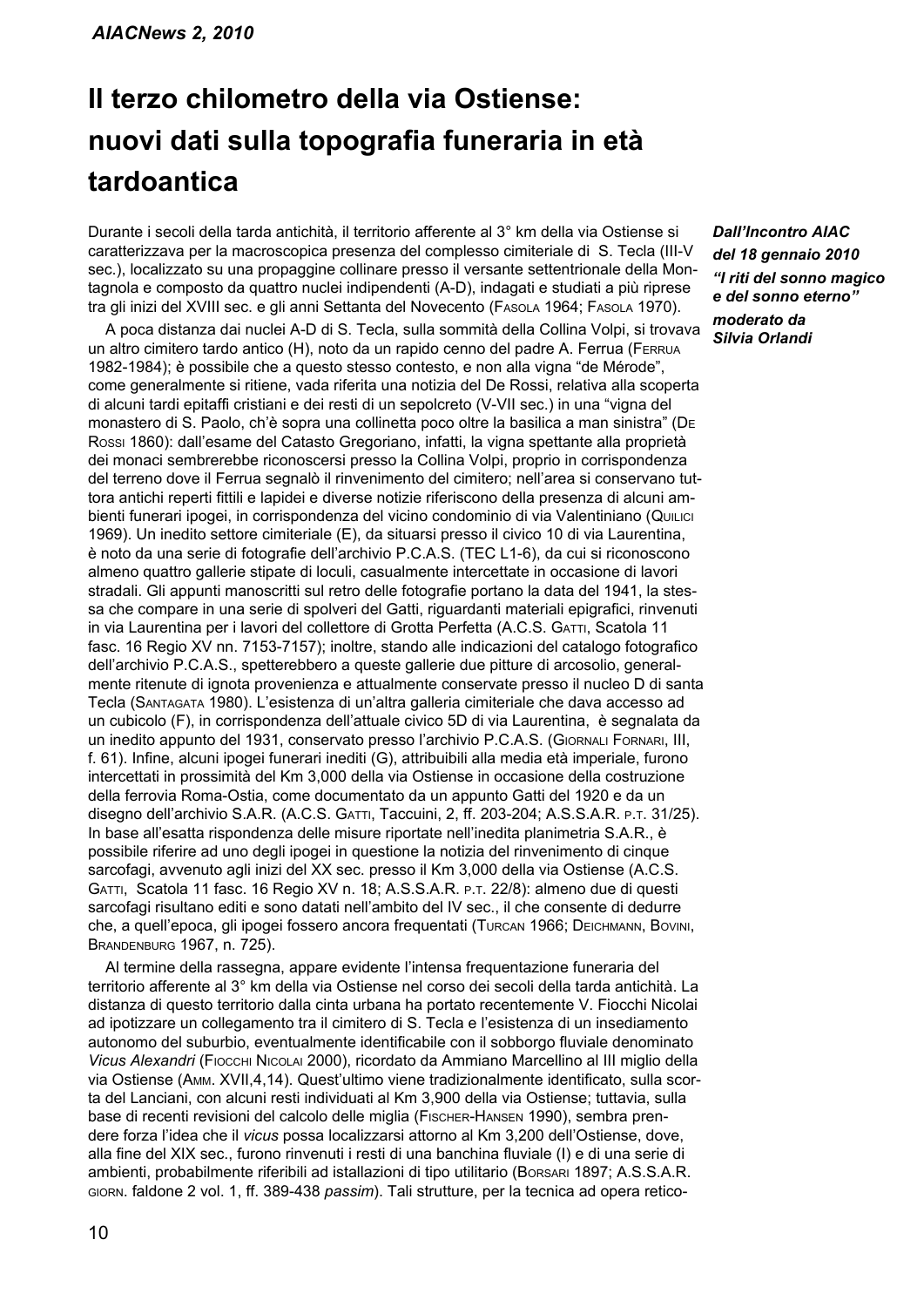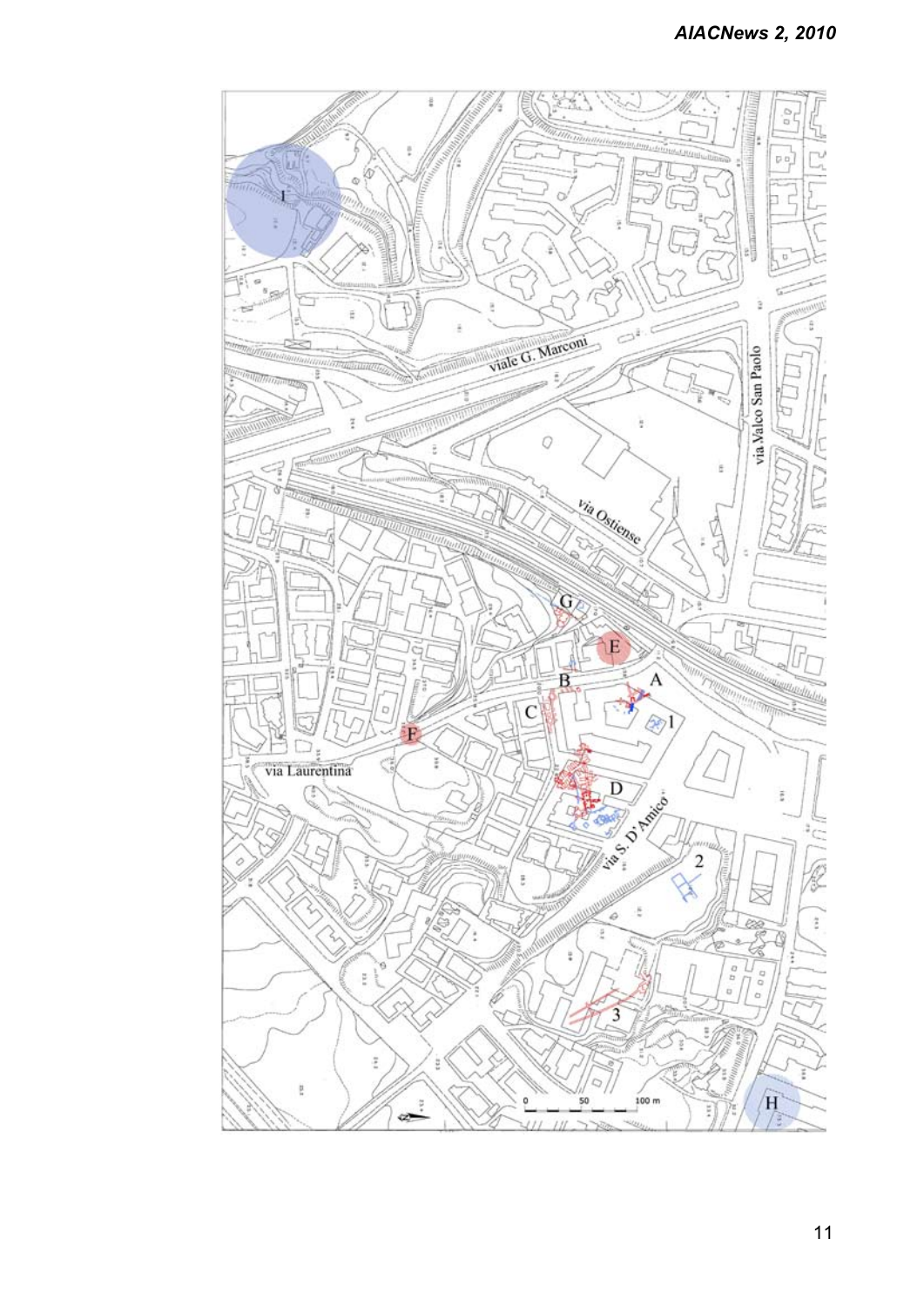## *AIACNews 2, 2010*

lata, potrebbero datarsi non più tardi della media età imperiale; tuttavia, proprio la grande fioritura delle aree funerarie tardo antiche, situate nell'immediato entroterra, sembrerebbe suggerire la continuità di fruizione del sito, almeno nel corso di tutto il IV sec.

Alessandro Vella Università degli Studi di Roma "La Sapienza" ale.vella@libero.it

Abbreviazioni bibliografiche

A.C.S. Gatti = Archivio Gatti, presso L'archivio Centrale dello Stato.

Borsari 1897 = L. Borsari, *Notizie degli scavi: maggio 1897, VII* (*Roma. Nuove scoperte nella città e nel suburbio*), in *Notizie degli scavi di antichità*, 1897, pp. 195-196.

Deichmann, Bovini, Brandenburg 1967 = F. W. Deichman, G. Bovini, H. Brandenburg, *Repertorium der christlichantiken Sarkophage*, vol. I (*Rom und Ostia*), Wiesbaden 1967.

De Rossi 1860 = G. B. De Rossi, *Frammento di un calendario romano*, in *Bullettino dell'Instituto di Corrispondenza archeologica*,1860, pp. 71-80.

Fasola 1964 = U. M. Fasola, *Il complesso catacombale di S. Tecla*, in *Rivista di Archeologia Cristiana*, XL (1964), pp. 19-50.

Fasola 1970 = U. M. Fasola, *La basilica sotterranea di S. Tecla e le regioni cimiteriali vicine*, in *Rivista di Archeologia Cristiana*, XLVI (1970), pp. 194-288.

Ferrua 1982-1984 = A. Ferrua, *Il complesso cimiteriale di S. Tecla. Le iscrizioni*, in *Atti della Pontificia Accademia Romana di Archeologia*, *Rendiconti*, LV-LVI (1982-83, 1983-84), pp. 421-434.

Fiocchi Nicolai 2000 = V. Fiocchi Nicolai, *Gli spazi delle sepolture cristiane tra il III e il V sec: genesi e dinamica di una scelta insediativa*, in L. Pani Ermini e P. Siniscalco (edd.), *La comunità cristiana di Roma: la sua vita e la sua cultura dalle origini all'Alto Medioevo*, Città del Vaticano 2000, pp. 341-362.

Fischer-Hansen 1990 = T. Fischer-Hansen, *Scavi di Ficana, volume primo: topografia generale*, Roma 1990.

Quilici 1969 = L. Quilici, *Inventario e localizzazione dei beni culturali archeologici nel territorio del Comune di Roma*, Torino 1969.

Santagata 1980 = G. Santagata, *Su due discusse figurazioni conservate nel cimitero di S. Tecla*, in *Esercizi*, 3 (1980), pp. 7-14.

Turcan 1966 = R. Turcan, *Chiron le mystagogue: un sarcophage d'enfant*, in *Mélanges d'archéologie, d'épigraphie et d'histoire offerts à Jérôme Carcopino*, Paris 1966, pp. 927-937.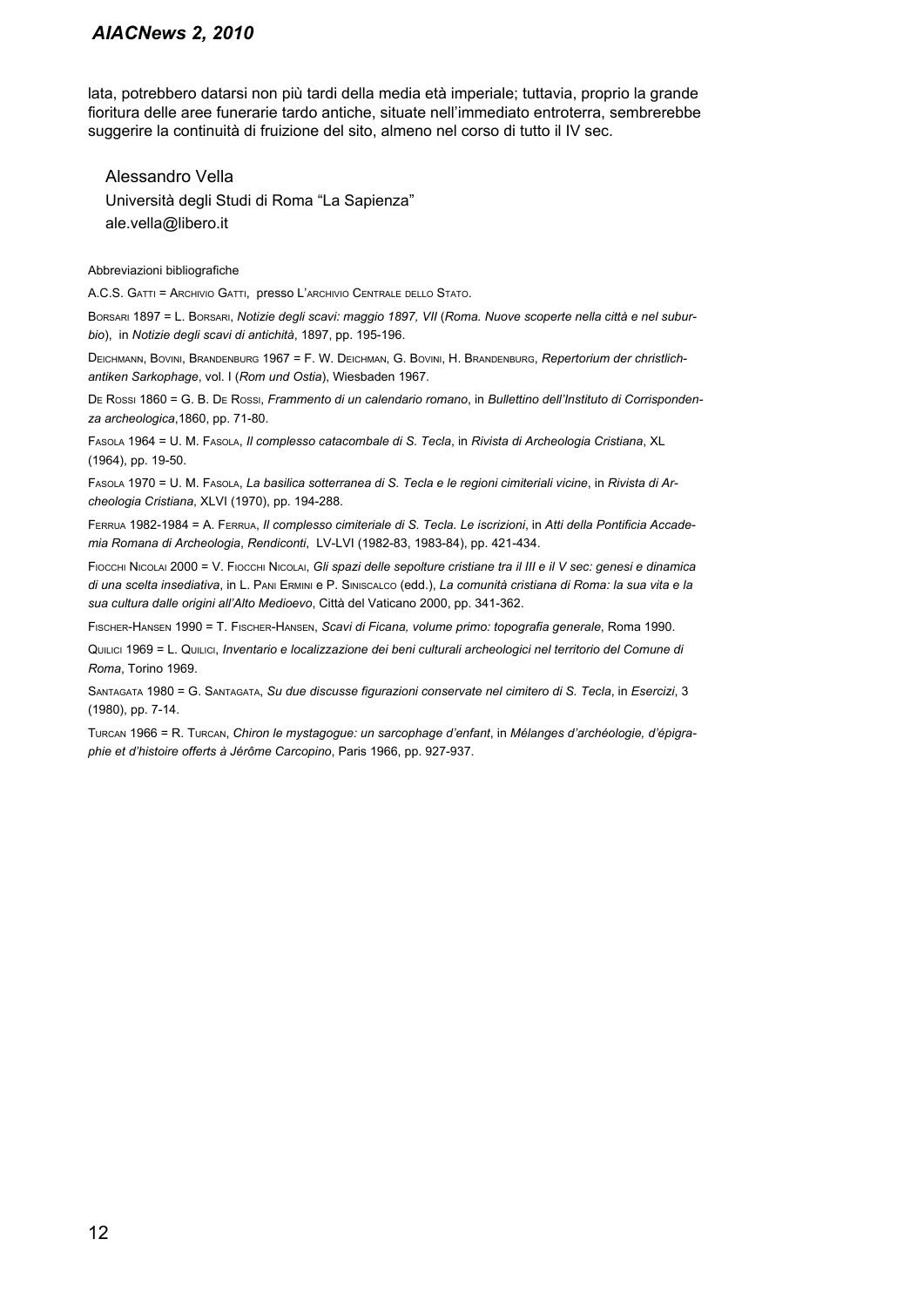# **Il complesso monumentale di S. Zotico al X miglio della via Labicana: nuove acquisizioni**

*Dall'Incontro AIAC del 3 maggio 2010 "Organizzazione degli spazi sacri e profani in epoca tardoantica" moderato da Javier Domingo Magaña*

Il Martirologio Geronimiano localizza le tombe dei Ss. Zotico ed Amanzio al X miglio della via Labicana, nell'attuale località Borghesiana (Roma), dove una catacomba è stata riscoperta e indagata a più riprese tra il XVIII e il XX secolo, fino ai recenti scavi condotti nel 1998 dall'Università di Roma "Tor Vergata" (Cipollone *et al.* 2001; Fiocchi Nicolai 2006; NIEDDU 2010). Lo studio del quale si sintetizzano i principali risultati in questa sede, condotto come tesi di Dottorato di ricerca in Archeologia presso l'Università di Roma "La Sapienza", ha tentato di restituire le diverse fasi dello sviluppo monumentale e della frequentazione di un complesso rimasto finora sostanzialmente inedito.

La catacomba (fig. 1) è ricavata all'interno di un banco del cosiddetto tufo "di Villa Senni" o cappellaccio, e presenta un impianto del tipo "a spina di pesce" – piuttosto comune, come è noto, in ambito romano e laziale –, con una galleria matrice in asse con l'entrata e diramazioni ad essa ortogonali, spesso affrontate, aperte ad intervalli regolari di circa 5 m nel settore orientale, più antico, e di circa 9 m nella successiva espansione ad ovest. Il notevole sviluppo del settore sud-orientale dell'ipogeo sembra da ricondursi alla sua relativa vicinanza con il santuario martiriale (A), mentre il singolare andamento "ad arco di cerchio" dell'ambulacro che conchiude questo nucleo di gallerie (g3) dovette essere condizionato dal digradare del fianco meridionale della collina; il ridotto sviluppo in lunghezza delle gallerie settentrionali va probabilmente imputato alla necessità di rispet-



**Fig. 1.** *Planimetria della catacomba di S. Zotico.*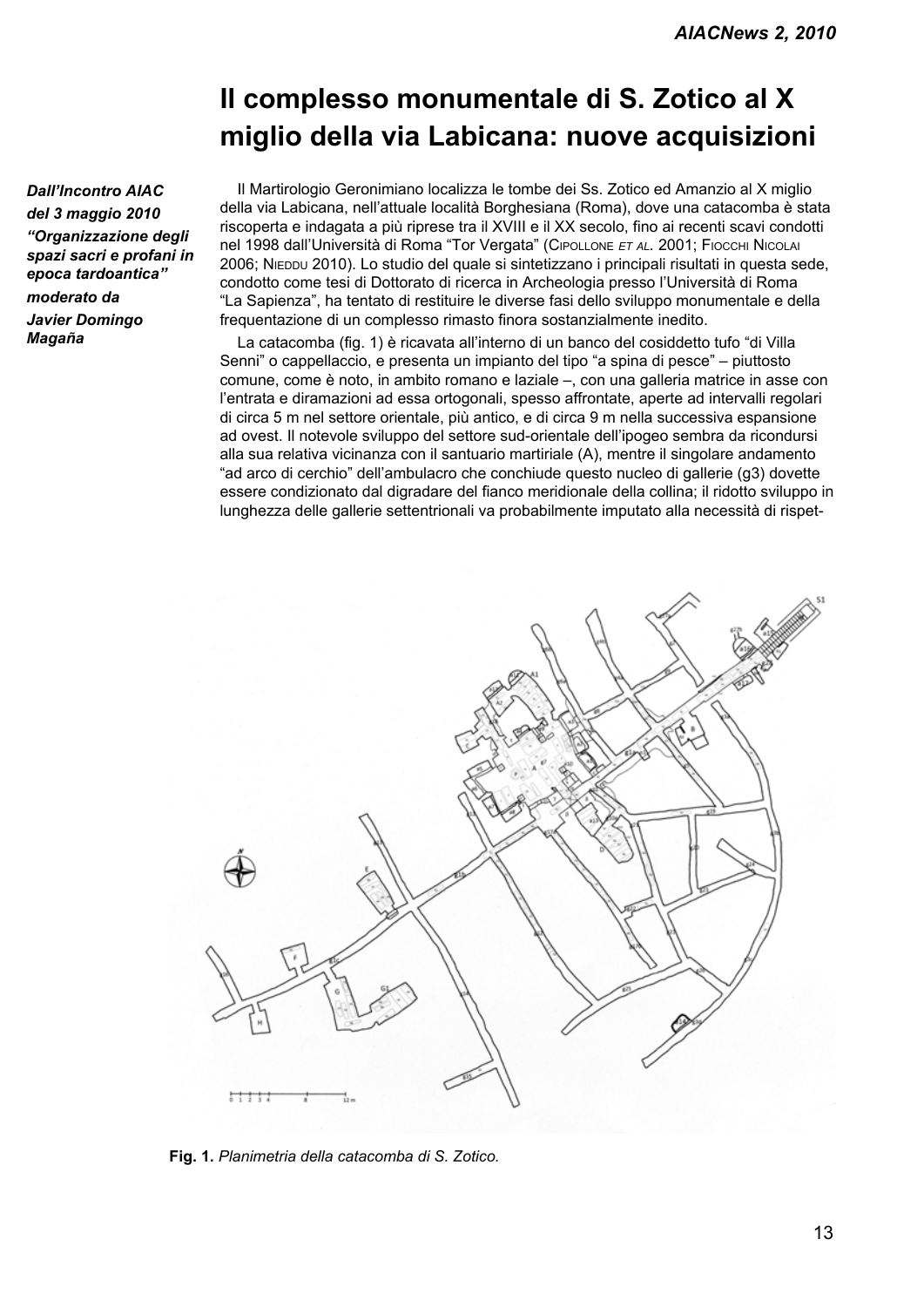

**Fig. 2.** *La basilica altomedievale rinvenuta nell'area subdiale del com- plesso di S. Zotico (da Majerini, Musco 2001).*

tare un antico limite di proprietà. Le caratteristiche icnografiche del nucleo primitivo della catacomba – privo di cubicoli e di arcosoli – sembrano denunciarne una relativa antichità, e la presenza al suo interno delle tombe venerate non consente di spingerne l'origine oltre i primissimi anni del IV secolo; il materiale epigrafico presenta caratteristiche ben inquadrabili nell'ambito del IV-V secolo, come la presenza di monogrammi cristologici e la ricorrenza della formula *dormit in pace*; le uniche iscrizioni datate risalgono agli inizi del V secolo e sono da assegnare ad una fase avanzata dello sfruttamento funerario dell'ipogeo, la cui continuità di frequentazione almeno fino al VII secolo è stata dimostrata dallo studio dei materiali ceramici restituiti dagli scavi del 1998 (Borgognoni 2007).

Il sepolcro dei due martiri locali Zotico ed Amanzio deve con tutta probabilità riconoscersi in una tomba a mensa bisoma (a4) che fu oggetto di reiterati interventi di monumentalizzazione: essa era ricavata sulla parete di fondo di una galleria (g7), successivamente smantellata per la realizzazione di una cripta quadrangolare verso la fine del IV secolo, in seguito ulteriormente ampliata e trasformata in una vera e propria basilica ipogea dotata di altare centrale (A), secondo modelli non anteriori al VI secolo.

Gli scavi condotti nel 1998-1999 dalla Soprintendenza Speciale per i Beni Archeologici di Roma nell'area soprastante l'ipogeo hanno riportato in luce un tratto basolato della via Labicana, una necropoli romana, il settore subdiale del cimitero paleocristiano ed un piccolo edificio di culto (fig. 2) identificabile con l'*ecclesia ss. Zotici et Amantii* sita *in territorio Columne*, menzionata in una bolla di Pasquale II (1099-1118) del 1116 (Majerini, Musco 2001; Fiocchi Nicolai 2006). L'analisi delle strutture murarie della basilica subdiale consente di ipotizzarne l'attribuzione ad un intervento di papa Leone III (795-816) documentato dal *Liber Pontificalis* (Duchesne 1892, p. 2), cui devono probabilmente ricondursi anche due muri di rinforzo realizzati lungo la galleria matrice della catacomba (g1), funzionali alla ristrutturazione dell'*iter* che conduceva al santuario. Una perduta iscrizione scoperta nell'Ottocento commemorava la costruzione di una *porticus* e di una *turris*  – evidentemente una torre campanaria – da parte di un *Dominicus abbas*, verosimilmente identificabile con il rettore di un polo monastico insediatosi presso il cimitero (Fiocchi Nicolai 2006): sporadici rinvenimenti ceramici databili al XII-XIII secolo (Borgognoni 2007) ed alcune strutture indagate nel 1998 (Majerini, Musco 2001) potrebbero confermare la presenza *in loco* di un cenobio nel medioevo.

La prolungata continuità di frequentazione del nostro complesso – proseguita anche dopo la traslazione *in urbe* delle spoglie dei martiri, avvenuta sotto il pontificato di Pasquale I (817-824) – dovette essere favorita non solo dalla venerazione di cui godettero i martiri eponimi, ma anche dalla sua posizione in prossimità dell'incrocio tra la via Labicana e la via Cavona (attuale via di Vermicino), punto di snodo nell'ambito di un territorio fittamente insediato – sembra accertata la presenza di almeno due *vici*, uno in prossimità del nostro sito – e con una discreta persistenza insediativa ancora nella tarda antichità, talora protrattasi, come nel nostro caso, fino al pieno medioevo (Quilici 1974; Valenti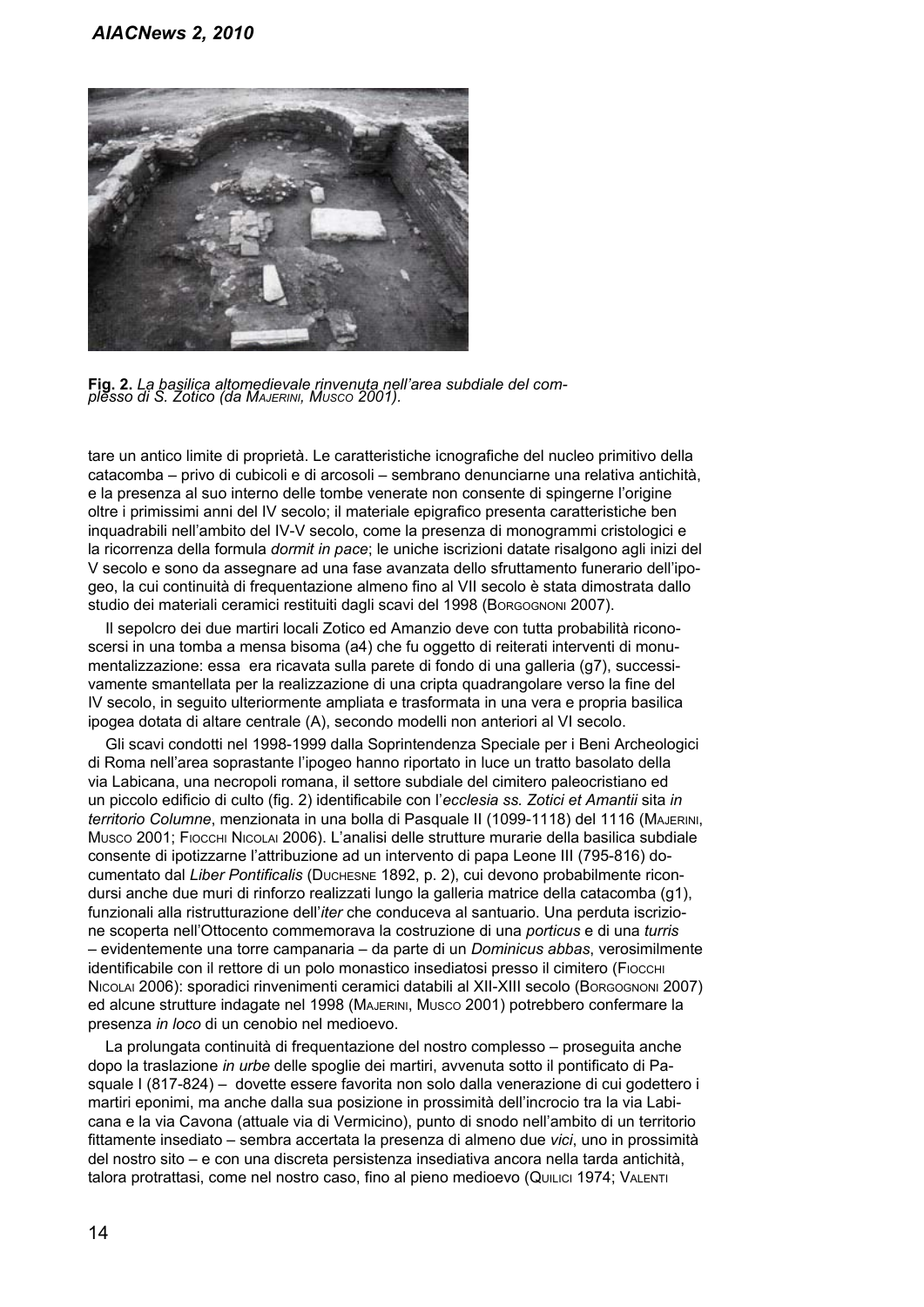2003); la basilica altomedievale dovette probabilmente anche assolvere, come spesso attestato per gli edifici di antica origine martiriale situati nelle campagne, a funzioni di *cura animarum* per la popolazione della zona.

Daria Mastrorilli Pontificio Istituto di Archeologia Cristiana dariamastrorilli@gmail.com

#### Abbreviazioni bibliografiche

Borgognoni 2007: S. Borgognoni, *La ceramica comune dallo scavo della catacomba di S. Zotico*, in *Rivista di Archeologia Cristiana*, 83 (2007), pp. 99-136.

Cipollone *et al.* 2001**:** V. Cipollone, V. Fiocchi Nicolai, A. M. Nieddu, L. Spera, *Catacombe di San Zotico. Indagini 1998-1999*, in F. Filippi (ed.), *Archeologia e Giubileo. Gli interventi a Roma e nel Lazio nel Piano per il Grande Giubileo del 2000*, I, Napoli 2001, pp. 270-273.

Duchesne 1892**:** L. Duchesne, *Le Liber Pontificalis. Texte, introduction et commentaire*, II, Paris 1892.

Fiocchi Nicolai 2006**:** V. Fiocchi Nicolai, *Su alcuni santuari martiriali di origine paleocristiana dipendenti dall'abbazia di Grottaferrata*, in *Rivista di Archeologia Cristiana*, 82 (2006), pp. 323-345.

Majerini, Musco 2001**:** V. Majerini, S. Musco, *Catacombe di San Zotico. Scavo archeologico nell'area* sub divo, in F. Filippi (ed.), *Archeologia e Giubileo. Gli interventi a Roma e nel Lazio nel Piano per il Grande Giubileo del 2000*, I, Napoli 2001, pp. 267-268.

Nieddu 2010**:** A. M. Nieddu, s. v. *San Zotico*, in S. Boesch Gajano, M. T. Caciorgna, V. Fiocchi Nicolai, F. Scorza Barcellona (ed.), *Santuari d'Italia. Lazio*, Roma 2010, pp. 263-264.

Quilici 1974**:** L. Quilici, *Collatia* (= *Forma Italiae, Regio I,* X), Roma 1974.

Valenti 2003: M. Valenti, *Ager Tusculanus* (= *Forma Italiae, Regio I*, XLI), Firenze 2003.